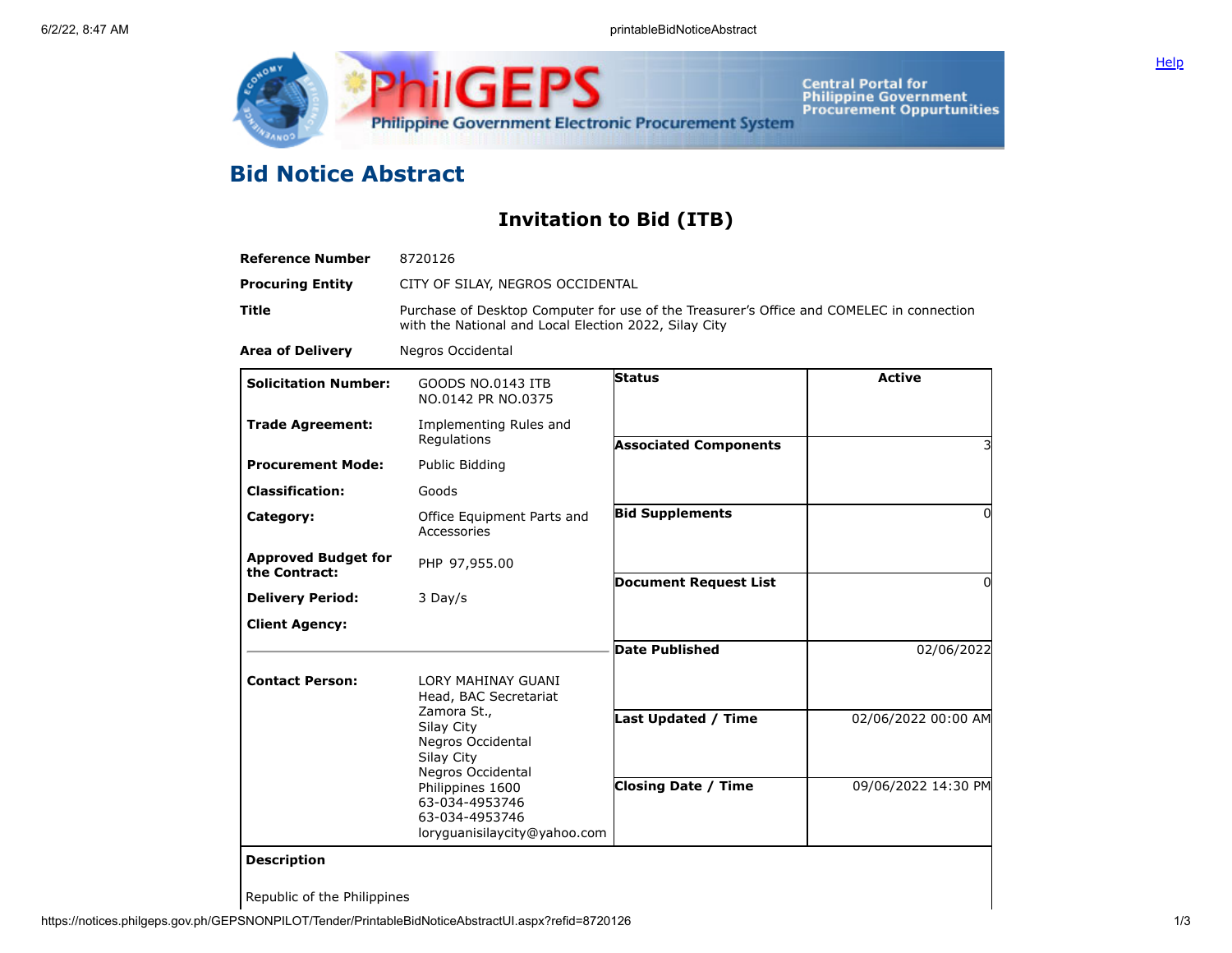## 6/2/22, 8:47 AM printableBidNoticeAbstract